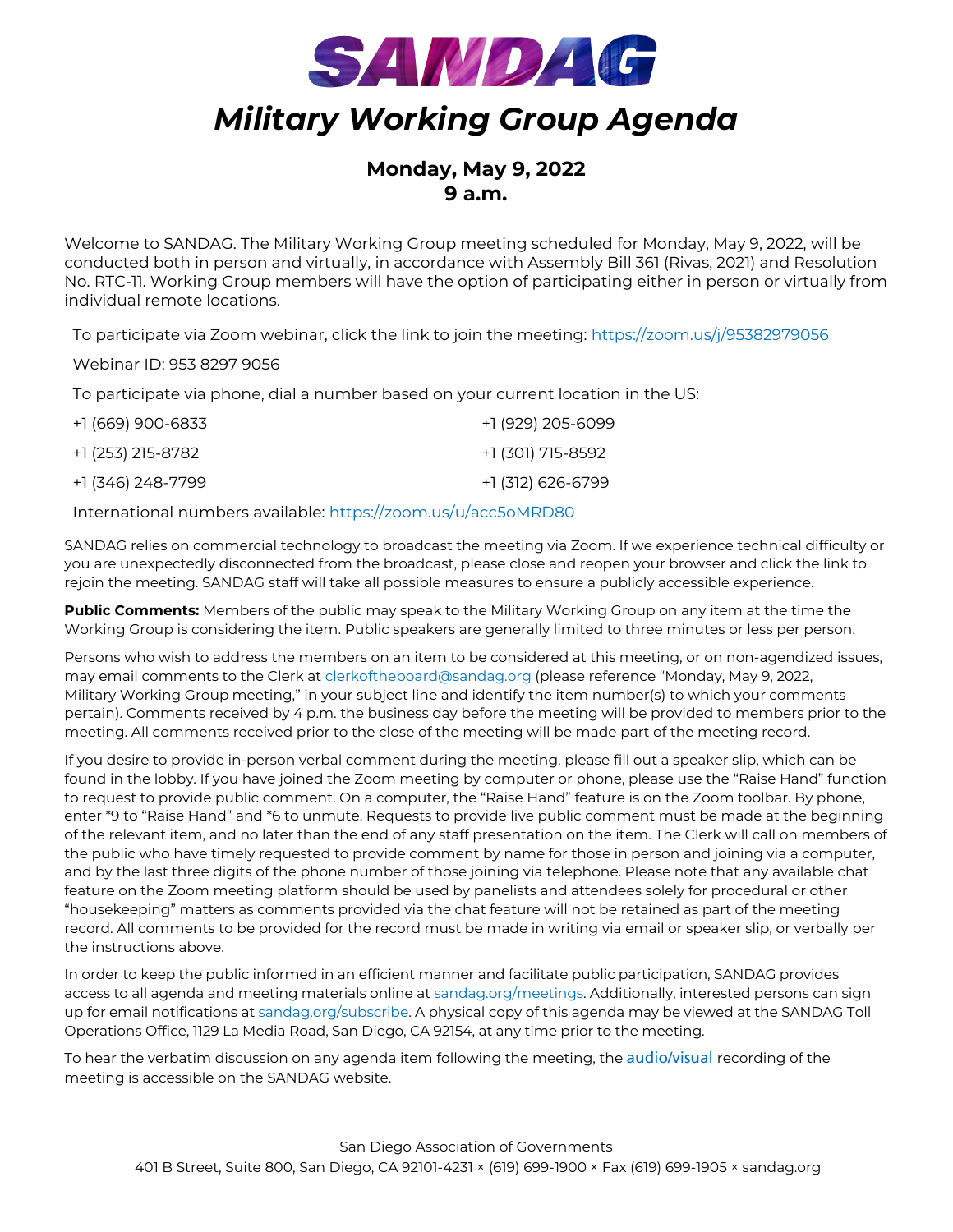

#### *SANDAG offices are accessible by public transit. Phone 511 or visit 511sd.com for route information. Bike parking is available in the parking garage of the SANDAG offices.*

SANDAG operates its programs without regard to race, color, and national origin in compliance with Title VI of the Civil Rights Act. SANDAG has developed procedures for investigating and tracking Title VI complaints, and the procedures for filing a complaint are available to the public upon request. Questions concerning SANDAG nondiscrimination obligations or complaint procedures should be directed to the SANDAG General Counsel, John Kirk, at (619) 699-1997 or john.kirk@sandag.org. Any person who believes they or any specific class of persons to be subjected to discrimination prohibited by Title VI also may file a written complaint with the Federal Transit Administration.



In compliance with the Americans with Disabilities Act (ADA), SANDAG will accommodate persons who require assistance in order to participate in SANDAG meetings. If such assistance is required, please contact the Clerk of the Board at [clerkoftheboard@sandag.org](mailto:clerkoftheboard@sandag.org) or at (619) 699-1985, at least 72 hours in advance of the meeting. To request this document or related reports in an alternative format, please call (619) 699-1900 or (619) 699-1904 (TTY), or fax (619) 699- 1905 at least 72 hours in advance of the meeting.

SANDAG agenda materials can be made available in alternative languages. To make a request, call (619) 699-1900 in advance of the meeting.

Los materiales de la agenda de SANDAG están disponibles en otros idiomas. Para hacer una solicitud, llame al (619) 699-1900.

如有需要, 我们可以把SANDAG议程材料翻译成其他語言.

请在会议前至少 72 小时打电话 (619) 699-1900 提出请求.

**Vision Statement:** *Pursuing a brighter future for all*

**Mission Statement:** *We are the regional agency that connects people, places, and innovative ideas by implementing solutions with our unique and diverse communities.*

**Our Commitment to Equity:** *We hold ourselves accountable to the communities we serve. We acknowledge we have much to learn and much to change; and we firmly uphold equity and inclusion for every person in the San Diego*  region. This includes historically underserved, systemically marginalized groups impacted by actions and inactions at *all levels of our government and society.* 

*We have an obligation to eliminate disparities and ensure that safe, healthy, accessible, and inclusive opportunities are available to everyone. The SANDAG equity action plan will inform how we plan, prioritize, fund, and build projects and programs; frame how we work with our communities; define how we recruit and develop our employees; guide our efforts to conduct unbiased research and interpret data; and set expectations for companies and stakeholders that work with us.* 

*We are committed to creating a San Diego region where every person who visits, works, and lives can thrive.*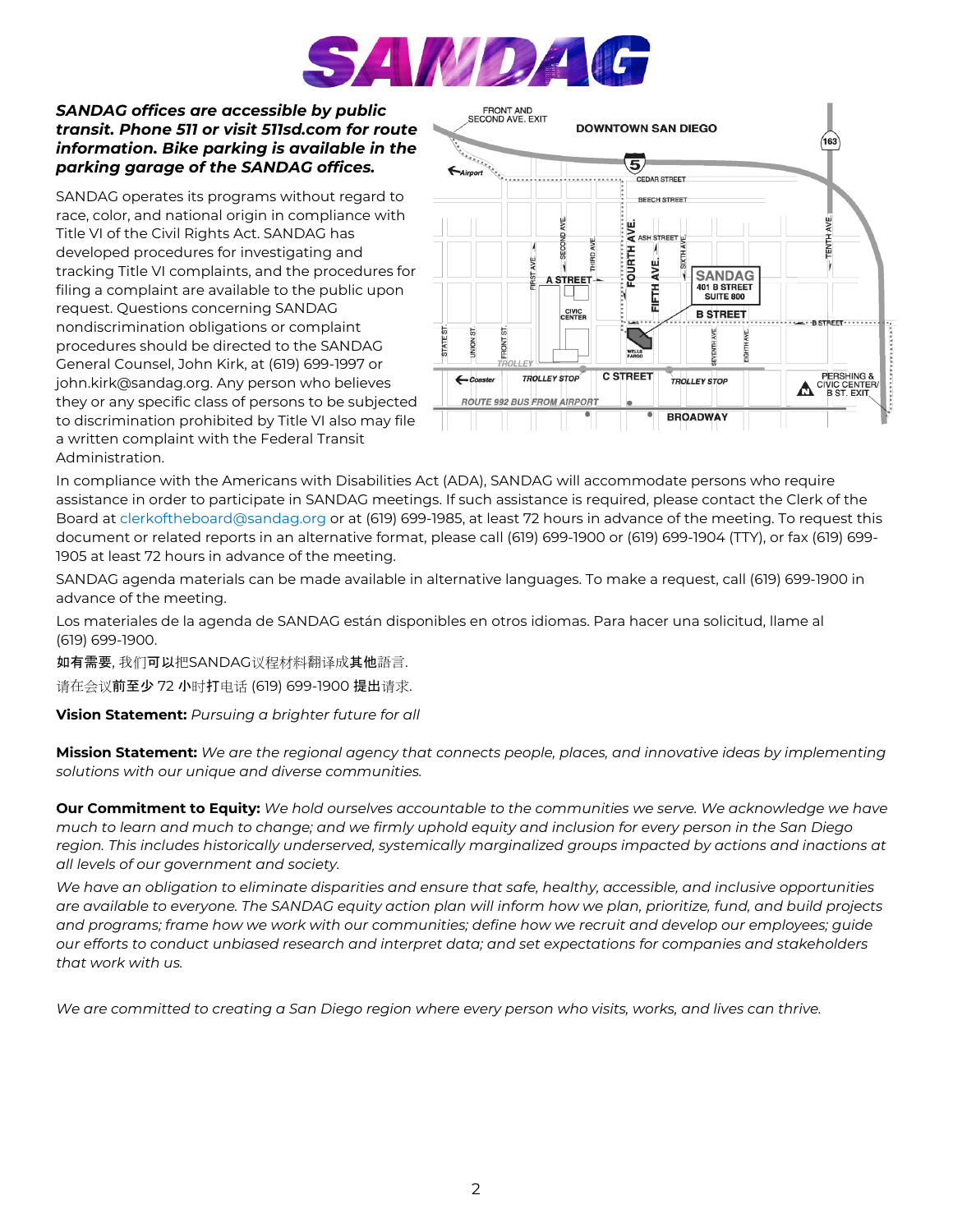

Monday May 9, 2022

# **Item No. Action**

1. Welcome

# +2. Approval of Meeting Minutes Approve The Military Working Group (MWG) is asked to review and approve the minutes from its December 6, 2021, meeting.

# 3. Public Comments/Communications/Member Comments

Public comments under this agenda item will be limited to five public speakers. Members of the public shall have the opportunity to address the MWG on any issue within the jurisdiction of SANDAG that is not on this agenda. Public speakers are limited to three minutes or less per person. Working Group members also may provide information and announcements under this agenda item. If the number of public comments under this agenda item exceeds five, additional public comments will be taken at the end of the agenda. Subjects of previous agenda items may not again be addressed under public comment.

## **Reports**

| 4. | 2022 Priorities Update<br>Antoinette Meier, SANDAG<br>The MWG will hear an update on SANDAG's priority projects for the<br>year 2022, as well as the agency's ongoing social equity efforts. Group<br>members will have an opportunity to discuss how the projects affect<br>their areas of interest, ask questions, and provide feedback on the<br>projects and equity statement. | Information |
|----|------------------------------------------------------------------------------------------------------------------------------------------------------------------------------------------------------------------------------------------------------------------------------------------------------------------------------------------------------------------------------------|-------------|
| 5. | Member Introductions and Updates<br>The MWG is asked to introduce themselves, their agency, installation,<br>or organization, and share major activities relevant to the Working<br>Group.                                                                                                                                                                                         | Discussion  |
| 6. | <b>Military Installation Resilience Phase 2</b><br>Adam Fiss, SANDAG<br>Staff to provide an overview of Military Installation Resilience Phase 2<br>(MIR2) to MWG members. Staff and consultant team to return to the<br>MWG regularly to provide project updates.                                                                                                                 | Information |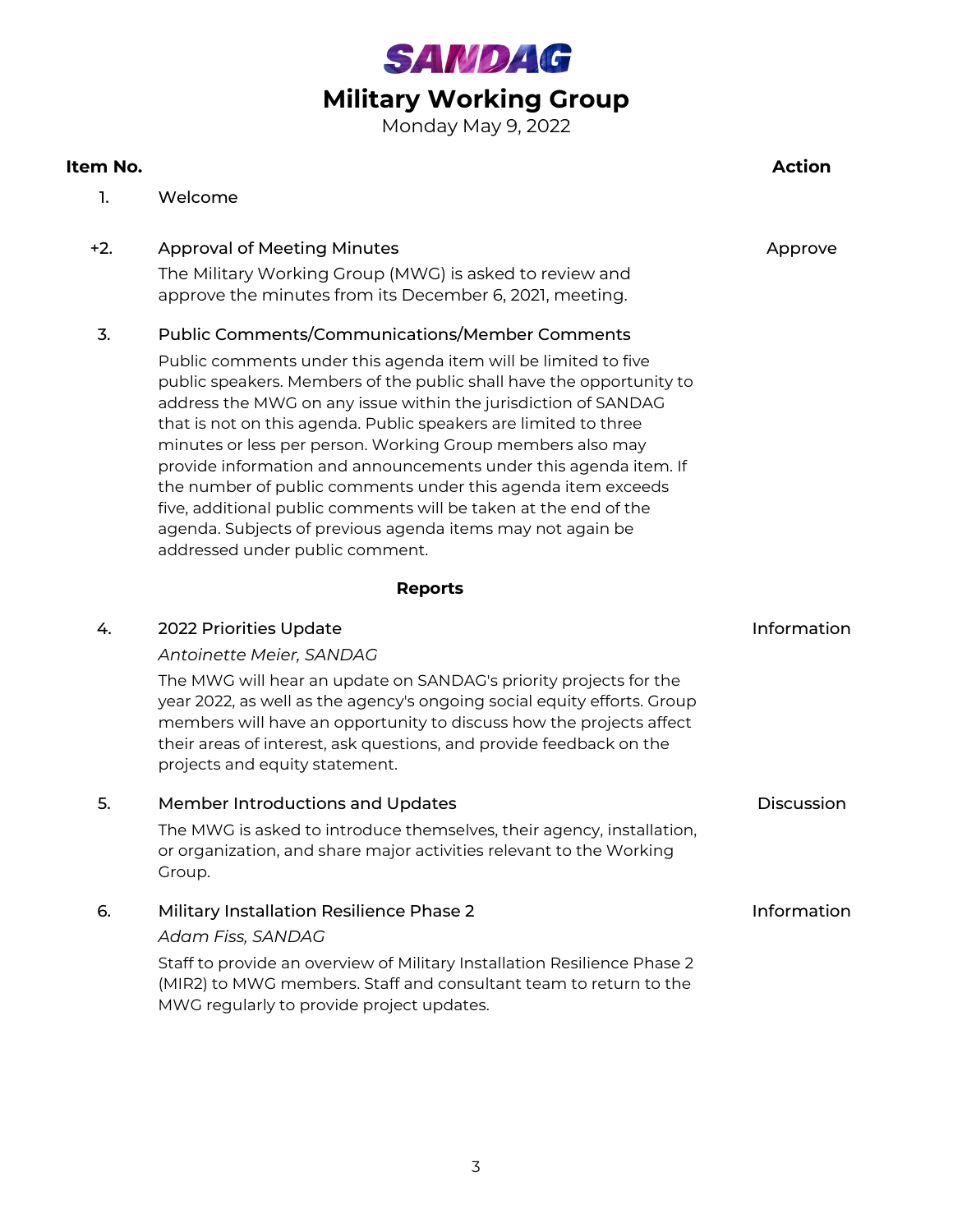| 7.  | <b>Transportation Demand Management Program</b><br>Jay Faught, SANDAG<br>Staff will provide and update on the TDM Program at SANDAG.<br>SANDAG coordinates a variety of programs that increase the number<br>of commuters who rideshare, take transit, bike, walk, and telework.<br>Staff will highlight programs available to the military and military<br>community. | Information       |
|-----|------------------------------------------------------------------------------------------------------------------------------------------------------------------------------------------------------------------------------------------------------------------------------------------------------------------------------------------------------------------------|-------------------|
| 8.  | <b>Housing Acceleration Program Update</b><br>Tuere Fa'aola, SANDAG<br>An update on the Housing Acceleration Program will be presented<br>with an emphasis on the Regional Equitable Housing Framework,<br>Regional Equitable Housing Subcommittee activities, and a status<br>update of REAP 2.0 Program.                                                             | Information       |
| 9.  | Harbor Drive 2.0 and Vesta Bridge Project Updates<br>Tim Garett, SANDAG<br>Staff will provide an update on two projects being planned in<br>coordination with Caltrans and other partner agencies for the<br>Working Waterfront area of San Diego Bay, both on and adjacent to<br>Naval Base San Diego.                                                                | Information       |
| 10. | Continuation of Teleconferenced/Hybrid Meetings<br>Phil Trom, SANDAG<br>The MWG is asked to discuss whether or not to continue with<br>teleconference or hybrid meeting attendance.                                                                                                                                                                                    | <b>Discussion</b> |
| 11. | <b>Upcoming Meetings</b><br>The next MWG meeting date will be September 12, 2022.                                                                                                                                                                                                                                                                                      | Information       |
| 12. | Adjournment                                                                                                                                                                                                                                                                                                                                                            |                   |

+ next to an item indicates an attachment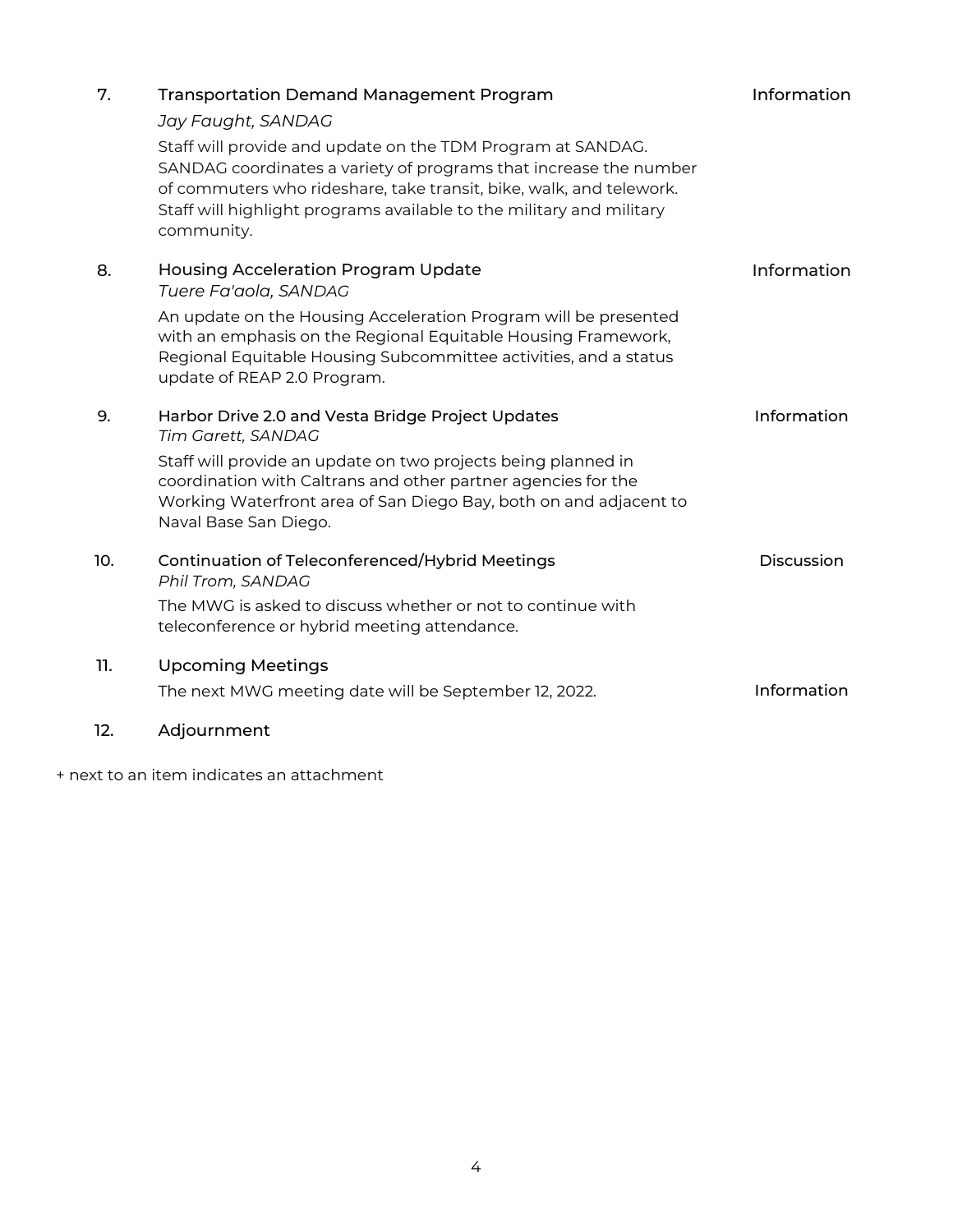# SAMDAG **San Diego Regional Military Working Group**

May 9, 2022 **Action: Approve** 

Item<sup>:</sup>

# **December 6, 2021, Meeting Minutes**

Chair Garry Bonelli (Port of San Diego) called the meeting of the San Diego Regional Military Working Group (Working Group) to order at 9:01 a.m.

## 1. Welcome and Introductions

2. Chair Recognition

## 3. Approval of Meeting Minutes (Approve)

Action: Upon a motion by Rich Whipple (San Diego County Primary Voting Member) and a second by Tina Friend (City of Coronado), the Working Group approved the minutes from its October 25th, 2021, meeting.

Action: **Approve**

The Military Working Group is asked to review and approve the minutes from its June 8, 2020, meeting.

The motion passed.

Yes: Tina Friend (City of Coronado), Andy Hall (City of Imperial Beach), Tony Winney (City of National City), Jeff Hunt (City of Oceanside), Rich Whipple (County of San Diego), John Gamelin (Marine Corps Installation West), Jim Gruny (Marine Corps Recruit Depot), Rodrigo Carrasco (MTS), Steve Chung (Navy), Jose Cervantes (NCTD), Chair Bonelli (Port of San Diego).

No: None.

Abstain: None.

Absent: Tait Galloway (City of San Diego), CDR Kristin Driscoll (Coast Guard)

#### 4. Public Comments/Communications/Member Comments

Nicole Burgess: Congratulations to Chair Bonelli and thankful for Bonelli's respect and fairness for the group. Disappointed that Admiral Baker is a place that you need a car to get to and comments that it's unfortunate that people cannot get there without a vehicle.

#### **Chair's Report**

#### 5. Chair's Report (Information)

Chair Bonelli informed the Working Group of the following:

1) Mid Coast Trolley opening on November 21, 2021, and the VA Center Station.

2) On December 10<sup>th</sup>, the SANDAG BOD will meet to vote on adoption of the Draft 2021 Regional Plan.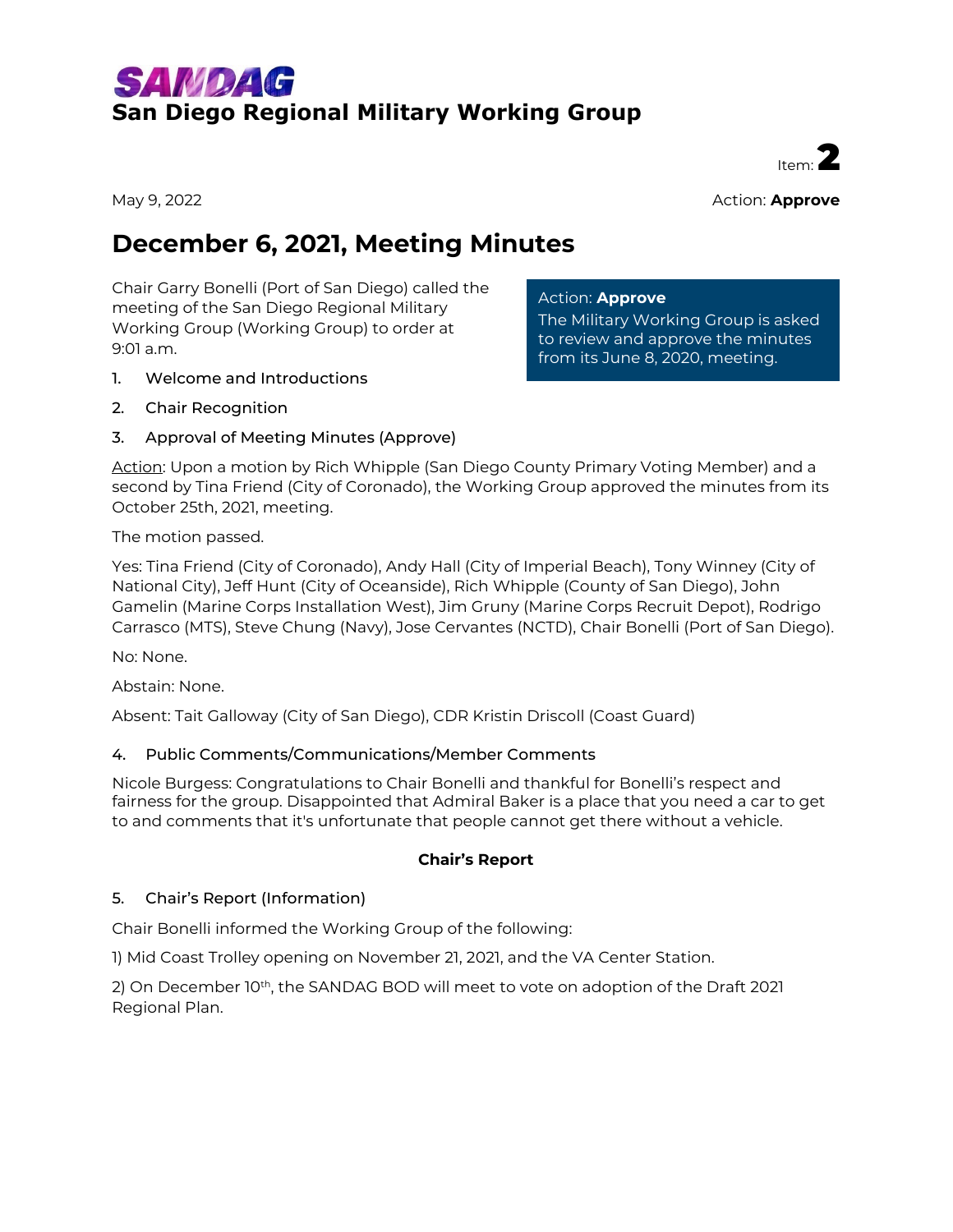#### **Reports**

## 6. 2021 Priorities Update (Information)

Elisa Arias gave an update on SANDAG's 5 priority projects. The Mid Coast Trolley, the Draft 2021 Regional Plan, the Otay Mesa East Port of Entry, the Del Mar Bluffs, and the Central Mobility Hub.

## 7. Central Mobility Hub and Navy Old Town Complex Revitalization Update (Information)

Ryan Kohut provided an update on the Department of the Navy's Old Town Campus seeking to revitalize and redevelop the Naval Information Warfare Systems Command facilities, SANDAG is exploring the concept of a Central Mobility Hub at the Old Town Campus property with supportive land use such as housing, retail, and office space. An update on the planning process was presented.

## Public Comments:

Nicole Burgess: Are the projects included in this project the best and are they something we should reconsider? Jack Schu has mentioned that people who are flying might not be the ones taking transit. Should we focus on the airport since flying is a high GHG contributor and we are in a climate crisis? Lastly, how can the CMH benefit transportation options for military bases? Overall, how can the CMH improve the existing transit in the SD region?

Mark Balmert: The military is very supportive of the concept of the CMH. Wherever this project is developed doesn't diminish the need for the Navwar military headquarters redevelopment.

Tony Winney: How much acreage is ideal in this scenario for a mobility hub that serves everyone?

Jim Gruny: How much work has gone into examining how much work will need to be completed in the nearby area, like surface road networks? Is especially interested in improving access to MCRD San Diego, especially from Pacific coast highway.

Chair Bonelli: The future of national defense is in cyberspace. Navwar is a critical defense for national security. How is the CMH characterized in the Draft 2021 Regional Plan? Suggests someone from Navwar to participate in the future of the MWG.

# 8. Upcoming 2022 Calendar Dates (Information)

The next Working Group meeting is scheduled for February 14th, 2022, at 9 a.m.

Proposed meeting dates for 2022 will be on Mondays at 9 a.m.

February 14th, May 9th, September 12th, and December 5th

## 9. Adjournment

Chair Bonelli adjourned the meeting at 10:03 a.m.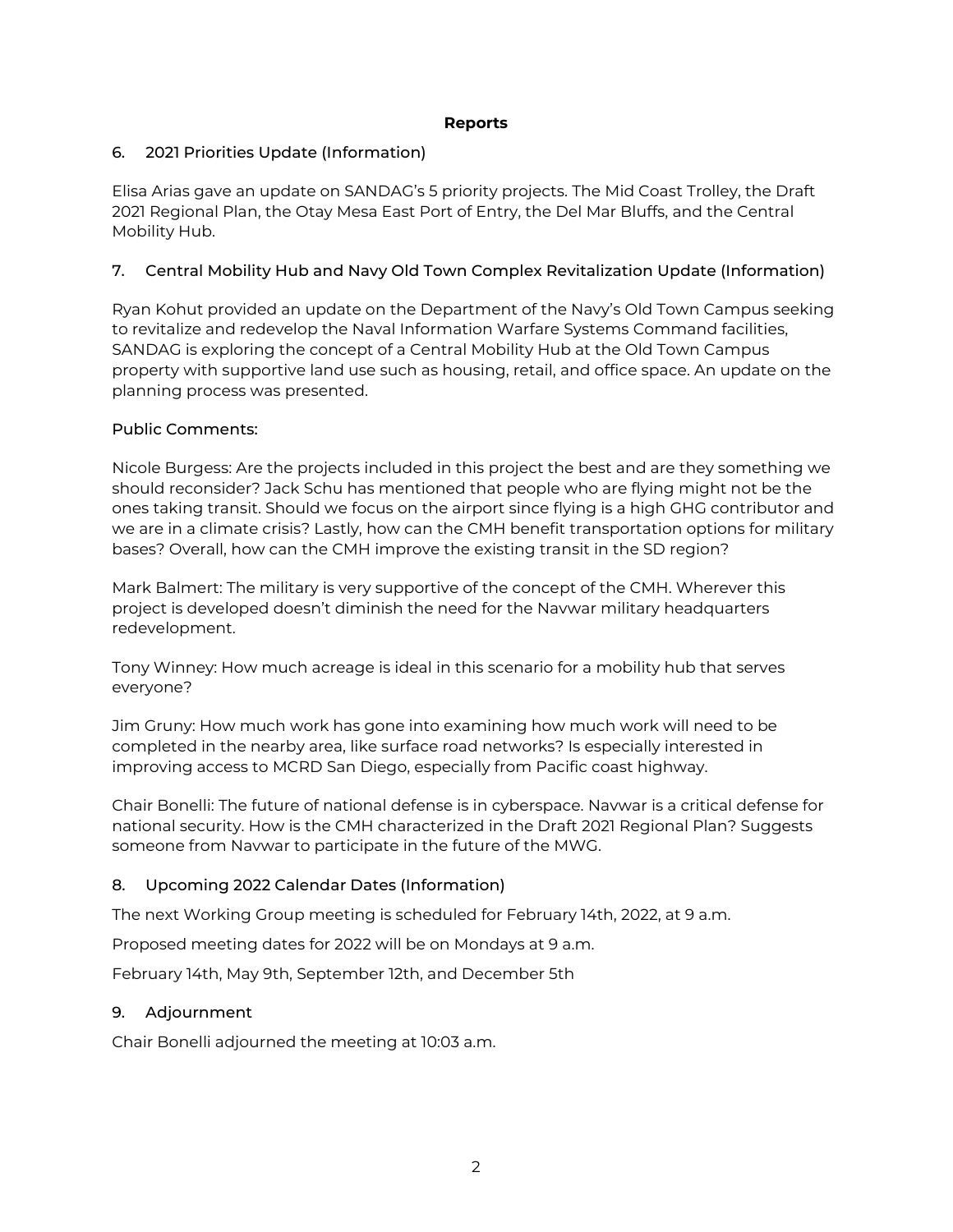# **Confirmed Attendance at SANDAG San Diego Regional Military Working Group Meeting**

December 6, 2021

| <b>Jurisdiction</b>                   | <b>Name</b>                                       | <b>Attended</b> |
|---------------------------------------|---------------------------------------------------|-----------------|
|                                       | Tina Friend, Primary                              | Yes             |
| City of Coronado                      | Cliff Maurer, Alternate                           | <b>No</b>       |
|                                       | Andy Hall, Primary                                | Yes             |
| City of Imperial Beach                | Erika Cortez-Martinez, Alternate                  | Yes             |
|                                       | Brad Raulston, Primary                            | <b>No</b>       |
| City of National City                 | <b>Tony Winney</b>                                | Yes             |
|                                       | Jeff Hunt, Primary                                | Yes             |
| City of Oceanside                     | Russ Cunningham, Alternate                        | N/A             |
|                                       | Tait Galloway, Primary                            | <b>No</b>       |
| City of San Diego                     | VACANT, Alternate                                 | N/A             |
|                                       | <b>CDR Kristin Driscoll</b>                       | No              |
| Coast Guard San Diego Sector          | Kevin, Winters                                    | <b>No</b>       |
|                                       | Rich Whipple, Primary                             | Yes             |
| County of San Diego                   | VACANT, Alternate                                 | N/A             |
| Marine Corps Installation West        | John Gamelin, Primary                             | Yes             |
|                                       | Sam Jammal, Alternate                             | <b>No</b>       |
|                                       | Kristin Camper, Alternate                         | No.             |
|                                       | Jim Gruny                                         | Yes             |
| Marine Corps Recruit Depot            | Col. William Bruce Pitman,<br>Alternate           | <b>No</b>       |
|                                       | Thomas Fahy, Alternate                            | <b>No</b>       |
| Metropolitan Transit System           | Rodrigo Carrasco                                  | Yes             |
|                                       | Julia Tuer, Alternate<br>Denis Desmond, Alternate | N/A             |
| Navy - Southwest Division Naval       | <b>Steve Chung</b>                                | Yes             |
| <b>Facilities Engineering Command</b> | Muska Laiq, Alternate                             | Yes             |
|                                       | Jose Cervantes                                    | Yes             |
| North County Transit District         | Mary Balderrama, Alternate                        | Yes             |
|                                       | Garry Bonelli, Chair                              | Yes             |
| Port of San Diego                     | Aimee Heim, Alternate                             | Yes             |